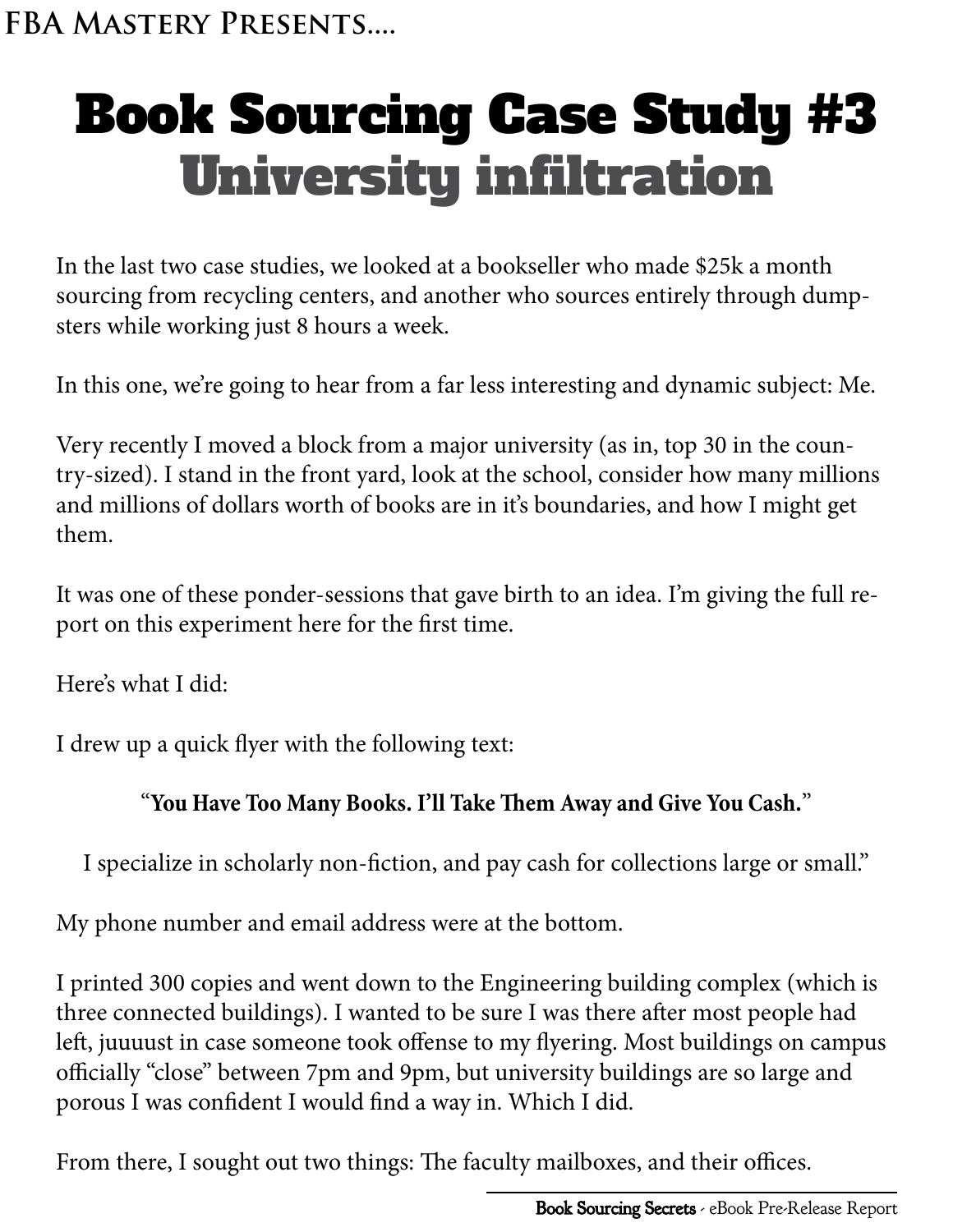I made my way through all three buildings, slipping flyers under doors, and in every mailbox. If they ignored the one in their mail, there was another one waiting in their office. What's that statistic about people needing exposure to an advertisement 7 times before it's effective? I was almost 1/3 of the way there.

I did the same in the Physics building.

Then I went back to the Engineering buildings a week later.

The idea here is pretty simple: A university is going to have the highest concentration of valuable books anywhere. I'm not just talking about textbooks. All university press and esoteric scholarly titles have a high likelihood of value. Professors also often receive regular review copies from publishers. Tons of high-quality, valuable books. It's that simple.

The offices were easy to find. The faculty mailboxes took a little more hunting. I found that mailboxes are located on each floor of a department, not just the first floor.

I also left them in faculty lounges and on bulletin boards.

Of the roughly 250 flyers I distributed, I received a surprisingly high response. I planned to consider it a success if I got even one phone call or email. If I could accomplish that, whether or not it resulted in a buy, I at least knew I had something I could tweak to success and scale up. One big collection from a professor could be worth many many thousands.

I got 7 calls and emails.

I asked them these basic questions:

- How many books do you have?
- What subjects?
- What years were the books printed? Recent or pre-2000s?

• Are they textbooks, or non-textbook scholarly titles? (I didn't plan to make visits for fiction or mainstream non-fiction, but didn't expect professors to have many of